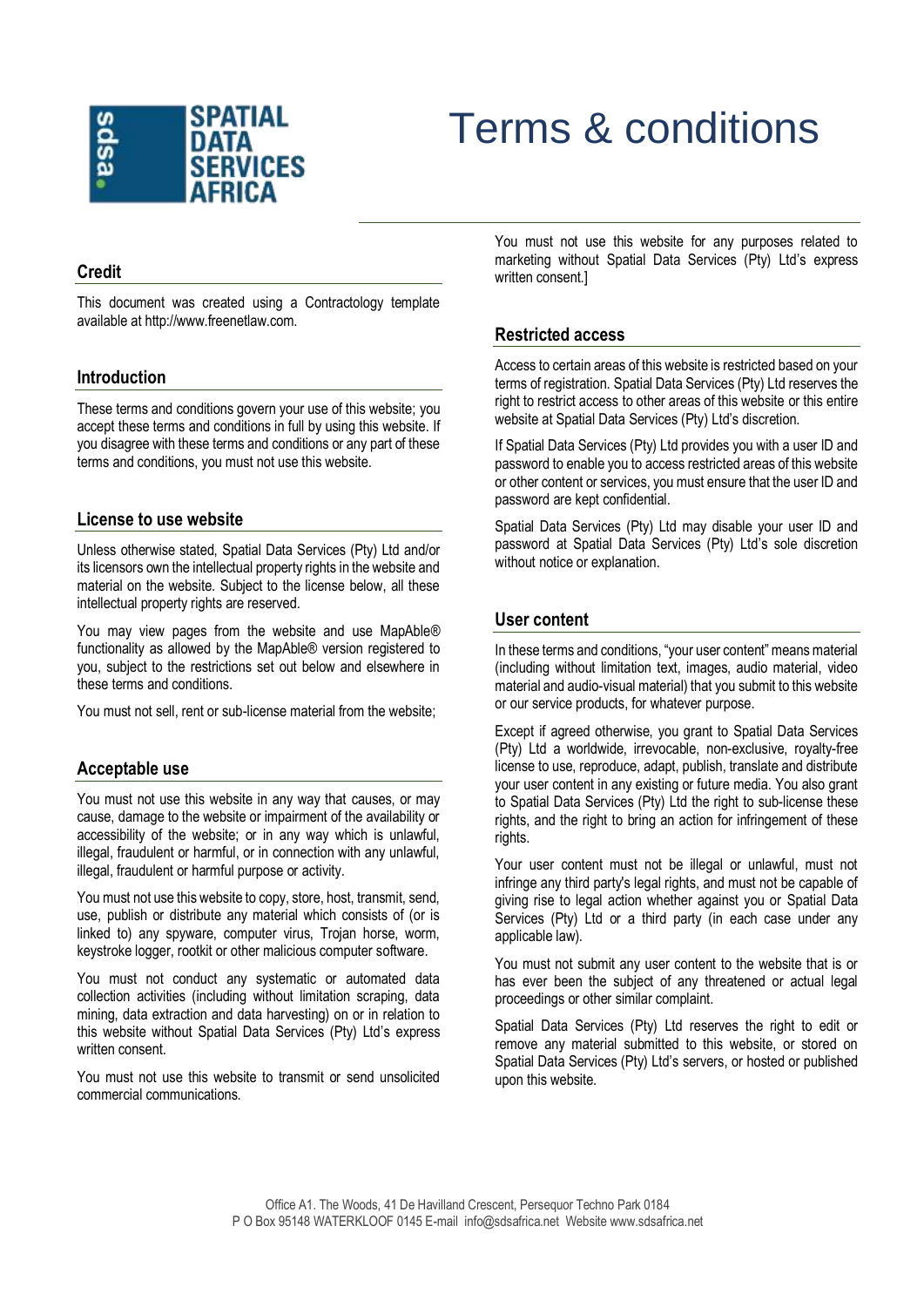Notwithstanding Spatial Data Services (Pty) Ltd's rights under these terms and conditions in relation to user content, Spatial Data Services (Pty) Ltd does not undertake to monitor the submission of such content to, or the publication of such content on, this website.

## **No warranties**

This website is provided "as is" without any representations or warranties, express or implied. Spatial Data Services (Pty) Ltd makes no representations or warranties in relation to this website or the information and materials provided on this website.

Without prejudice to the generality of the foregoing paragraph, Spatial Data Services (Pty) Ltd does not warrant that:

- this website will be constantly available, or available at all; or
- the information on this website is complete, true, accurate or non-misleading.

Nothing on this website constitutes or is meant to constitute advice of any kind.

# **Limitations of liability**

Spatial Data Services (Pty) Ltd will not be liable to you (whether under the law of contact, the law of torts or otherwise) in relation to the contents of, or use of, or otherwise in connection with, this website:

- for any indirect, special or consequential loss; or
- for any business losses, loss of revenue, income, profits or anticipated savings, loss of contracts or business relationships, loss of reputation or goodwill, or loss or corruption of information or data.

These limitations of liability apply even if Spatial Data Services (Pty) Ltd has been expressly advised of the potential loss.

## **Exceptions**

Nothing in this website disclaimer will exclude or limit any warranty implied by law that it would be unlawful to exclude or limit, and nothing in this website disclaimer will exclude or limit Spatial Data Services (Pty) Ltd's liability in respect of any:

- death or personal injury caused by Spatial Data Services (Pty) Ltd's negligence;
- fraud or fraudulent misrepresentation on the part of Spatial Data Services (Pty) Ltd; or
- matter which it would be illegal or unlawful for Spatial Data Services (Pty) Ltd to exclude or limit, or to attempt or purport to exclude or limit, its liability.

#### **Reasonableness**

By using this website, you agree that the exclusions and limitations of liability set out in this website disclaimer are reasonable.

If you do not think they are reasonable, you must not use this website.

# **Other parties**

You accept that, as a limited liability entity, Spatial Data Services (Pty) Ltd has an interest in limiting the personal liability of its officers and employees. Accordingly, you agree that you will not bring any claim personally against Spatial Data Services (Pty) Ltd's officers or employees regarding any losses you suffer in connection with the website.

Without prejudice to the foregoing paragraph, you agree that the limitations of warranties and liability set out in this website disclaimer will protect Spatial Data Services (Pty) Ltd's officers, employees, agents, subsidiaries, successors, assigns and subcontractors as well as Spatial Data Services (Pty) Ltd.

## **Unenforceable provisions**

If any provision of this website disclaimer is, or is found to be, unenforceable under applicable law, that will not affect the enforceability of the other provisions of this website disclaimer.

## **Indemnity**

You hereby indemnify Spatial Data Services (Pty) Ltd and undertake to keep Spatial Data Services (Pty) Ltd indemnified against any losses, damages, costs, liabilities and expenses (including without limitation legal expenses and any amounts paid by Spatial Data Services (Pty) Ltd to a third party in settlement of a claim or dispute on the advice of Spatial Data Services (Pty) Ltd's legal advisers) incurred or suffered by Spatial Data Services (Pty) Ltd arising out of any breach by you of any provision of these terms and conditions[, or arising out of any claim that you have breached any provision of these terms and conditions].

# **Breaches of these terms and conditions**

Without prejudice to Spatial Data Services (Pty) Ltd's other rights under these terms and conditions, if you breach these terms and conditions in any way, Spatial Data Services (Pty) Ltd may take such action as Spatial Data Services (Pty) Ltd deems appropriate to deal with the breach, including suspending your access to the website, prohibiting you from accessing the website, blocking computers using your IP address from accessing the website, contacting your internet service provider to request that they